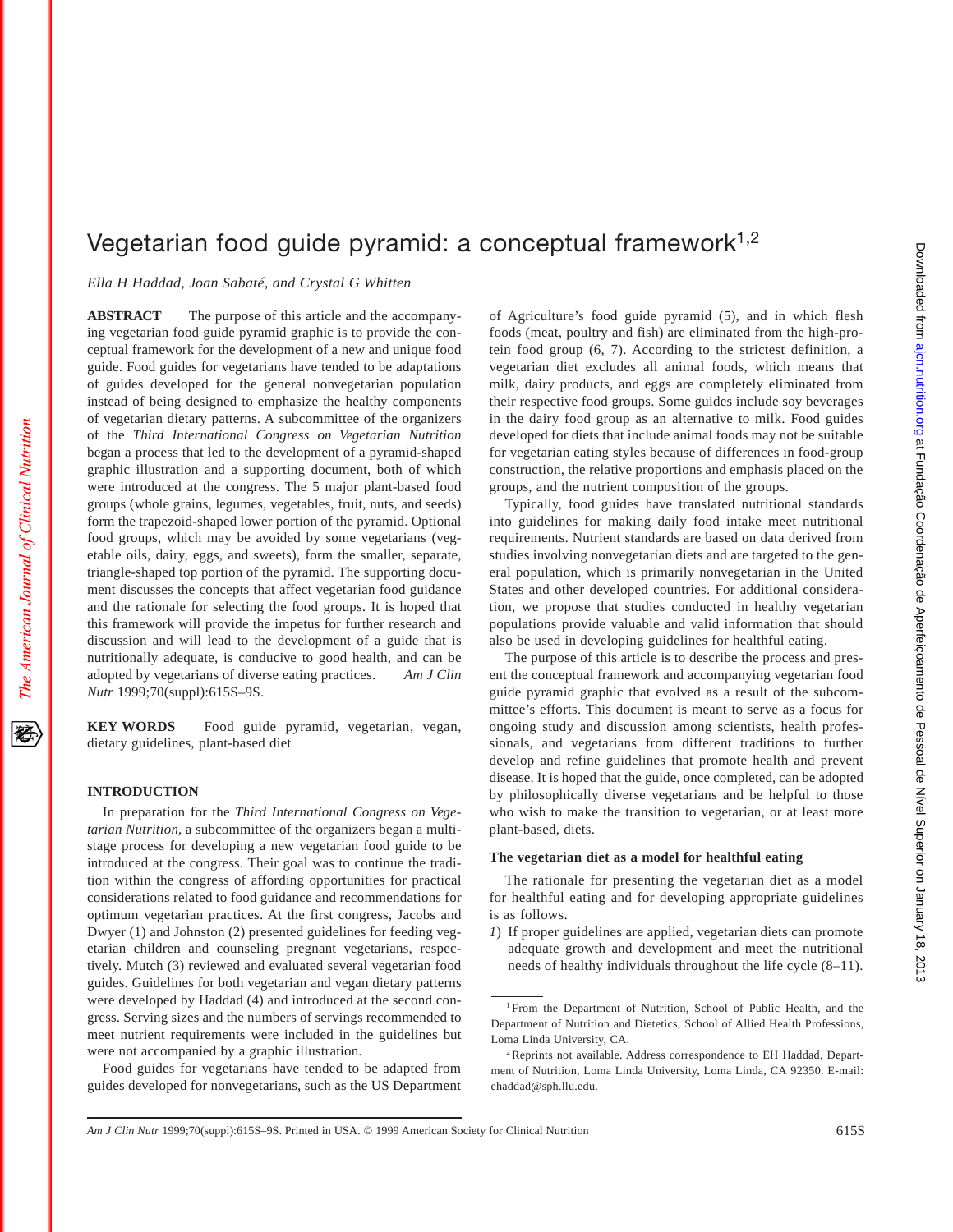The American Journal of Clinical Nutrition

## 616S HADDAD ET AL

### **TABLE 1**

Summary of questionnaire questions and responses from the contributors. Responses listed are those that were mentioned most frequently by respondents*<sup>1</sup>*

| Ouestion                                                                                        | Responses                                                                                                                                                                                                              |
|-------------------------------------------------------------------------------------------------|------------------------------------------------------------------------------------------------------------------------------------------------------------------------------------------------------------------------|
| In developing the guide, which objective is most important?                                     | Develop a guide that: <sup>2</sup><br>1) Is applicable to diverse vegetarian practices<br>2) Helps reduce risk of chronic disease<br>3) Meets the RDAs for nutrients<br>4) Helps persons who want to become vegetarian |
| Should the guide be designed for use in developed countries, developing countries,<br>or both?  | The guide must be primarily applicable to developed<br>countries.                                                                                                                                                      |
| What influence should epidemiologic data have on the guide's development?                       | Epidemiologic data should be considered and take precedence<br>over other types of data.                                                                                                                               |
| What influence should the RDAs have on the guide's development?                                 | The RDAs should be met. More recent data must also be<br>considered when available.                                                                                                                                    |
| What criteria should be used in defining food groups?                                           | Food groups should be categorized the way they usually are.                                                                                                                                                            |
| What food categories should be used?                                                            | Grains, legumes, vegetables, fruit, nuts, milk.                                                                                                                                                                        |
| Should all types of foods items (eg, whole and processed) be included in the food<br>groups?    | Yes, but whole foods should be emphasized.                                                                                                                                                                             |
| Should a point system be used to evaluate foods?                                                | No, because it would be too complicated to use on an everyday<br>basis.                                                                                                                                                |
| What graphic format should be utilized? Pyramid, plate, pie, table of foods, tree,<br>or other? | Pyramid                                                                                                                                                                                                                |
| <sup>1</sup> RDA, recommended dietary allowance.                                                |                                                                                                                                                                                                                        |

*<sup>2</sup>*Listed in order of priority given by respondents.

- *2*) Dietary patterns of vegetarians have been observed and duly described and the data are available in the scientific literature (12–19).
- *3*) Epidemiologic studies in several Western countries such as the United States, United Kingdom, and Germany have documented lower rates of heart disease, diabetes, cancer and other chronic conditions in vegetarians than in the general omnivorous population (12–19). Vegetarian diets are associated with lower body weight (12) and lower blood pressure (20) than are nonvegetarian diets. Seventh-day Adventist vegetarians living in California have lower age-specific mortality rates and higher longevity than do nonvegetarians (15).
- *4*) Results of current epidemiologic and experimental research indicate that plant-based dietary patterns lower the risks of diet-related chronic diseases, ie, heart disease and cancer (21–24). The protective effects of plant foods are thought to be due to various compounds found in them, only some of which are nutrients in the classic sense (24, 25).

# **PROCESS AND PRODUCT**

The authors of this article comprised the congress subcommittee and initiated a process to develop a new and innovative vegetarian food guide. To obtain input and ideas on the structure and format of the guide, we developed and sent a questionnaire, composed of open-ended questions, to 13 individuals who were either researchers from academia or practitioners with expertise in vegetarian nutrition (26). This international group of contributors was selected to represent diverse vegetarian philosophies and practices. Responses and comments from the 12 returned questionnaires were compiled and tabulated. A synopsis of the questions and the most common responses and comments obtained from respondents are shown in **Table 1**. Based on these responses, an initial draft of the supporting script was written and various graphic illustrations were designed and shared with the contributors. During the congress, the contributors in attendance (12 individuals including the authors) met to discuss the issues and select the graphic illustration in a consensus-building process.

## **The food guide graphic**

The pyramid-shaped graphic was selected because of its current usage and familiarity to consumers. The food groups that should appear on the pyramid were identified and arranged in sections on tiers on the basis of their relative quantitative contribution to the diet (**Figure 1**). The 5 major plant-based food groups (whole grains, legumes, vegetables, fruit, nuts, and seeds) form the trapezoid-shaped lower portion of the pyramid. Four optional food groups (vegetable oils, dairy products, eggs, and sweets) form the smaller, separate, triangle-shaped top portion of the pyramid. Depending on the philosophical values and health beliefs of individual vegetarians, one or more of these optional food groups can be included in the diet. The consensus reached was that this separate depiction of optional good groups would facilitate the graphic's adoption and application by vegetarians with diverse eating patterns. It was also decided that a statement must appear on the graphic about the necessity of vitamin B-12 supplementation for individuals consuming vegan diets. It was discussed, but not decided, to add a statement saying that although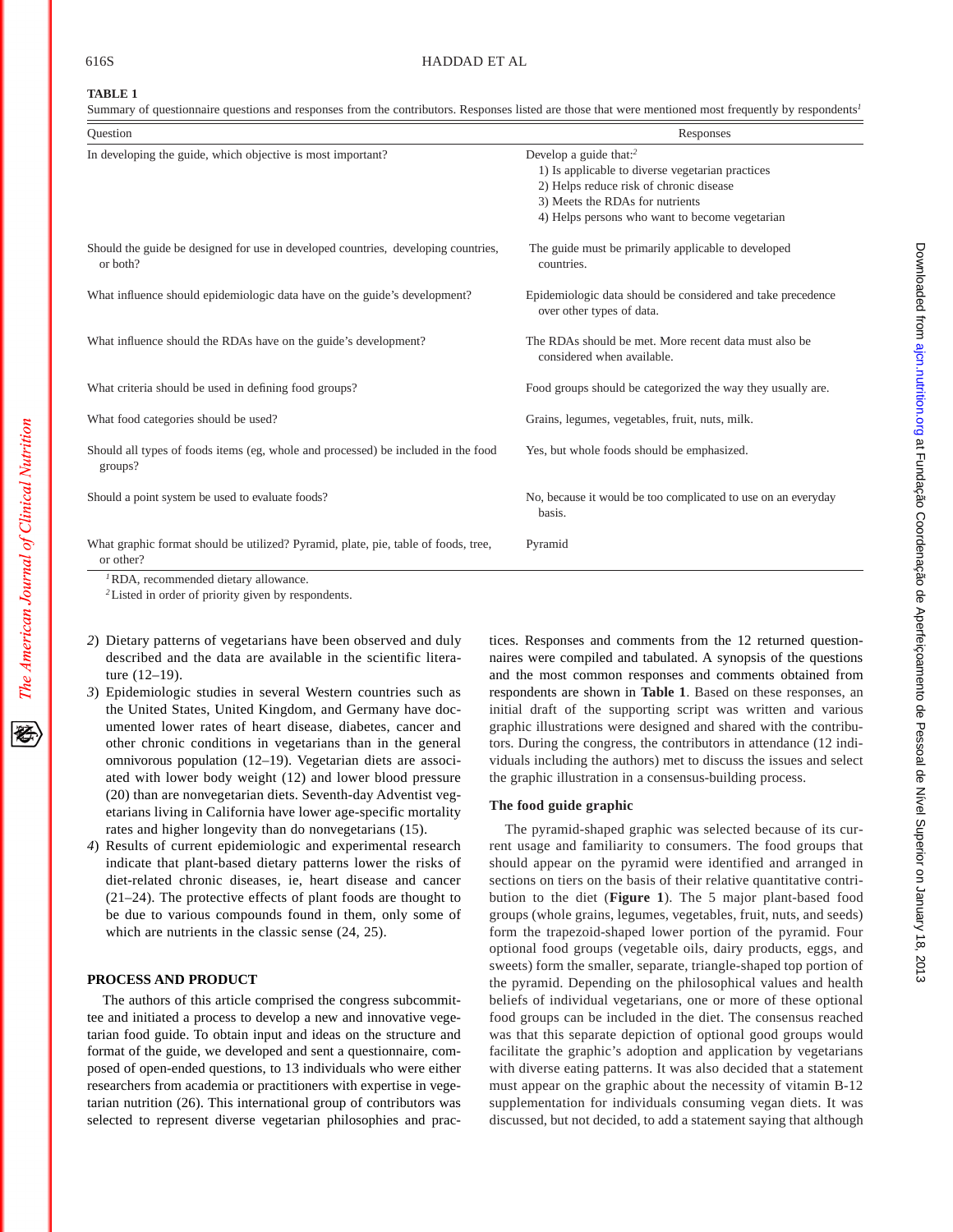the dairy group is optional, some nutrients dairy products provide (eg, protein and calcium) are not, and these must be considered in the total diet. Some of the food selections that may be included in the food groups are listed in **Table 2**.

## **Lifestyle factors**

Because diet is only one of the behavioral factors that influence health, it was decided that other determinants such as physical activity, moderate exposure to sunlight, and water intake should be depicted in association with the food guide. Alcohol was not included in the food guide graphic for the following reasons: *1*) most scientific data supporting the health benefits of vegetarian diets are from vegetarian populations that do not consume alcohol, *2*) there is no evidence that adding alcohol to the diet of a low-risk vegetarian population will further lower the overall risk of chronic diseases, and *3*) the inclusion of alcohol may compromise acceptance of the food guide by a large segment of the target population.

# **FEATURES OF A HEALTHFUL VEGETARIAN DIET**

In addition to developing the graphic, the contributors identified selected features of a healthful vegetarian diet and from those formed some principles that should be the basis for food guidance and meal planning. The following is a summary of these concepts and the rationale underlying their selection.

## **Variety and abundance of plant foods**

Although vegetarian diets are typically defined by the exclusion of animal foods, a healthy vegetarian diet is one in which a variety and abundance of plant foods are emphasized. Plant foods include: grains, legumes (including soybeans and soy-based products), vegetables, fruit, nuts, seeds, plant oils, sweeteners, herbs, and spices. In principle, daily consumption of a variety of foods from all the plant groups in quantities to meet energy needs can provide all nutrients needed by humans except for vitamin B-12 and, possibly, vitamin D. Diets containing ample plant foods are low in total and saturated fat and high in fiber, folate, antioxidant nutrients (vitamin C, vitamin E, and carotenoids) and various phytochemicals and protective compounds (24, 27–31).

# **Unrefined and minimally processed foods**

Unrefined and minimally processed foods are emphasized because they contain more vitamins, minerals, and dietary fiber than do refined and processed foods. Although several commonly used food items are effectively enriched and fortified to replace some of the lost nutrients, whole and less-refined plant foods provide nutrients, fiber, and bioactive components not found in their more refined counterparts or in processed foods. More and more is being learned about the importance of these components of plants in physiologic function and disease protection (28, 29).



Figure 1. Vegetarian food guide pyramid.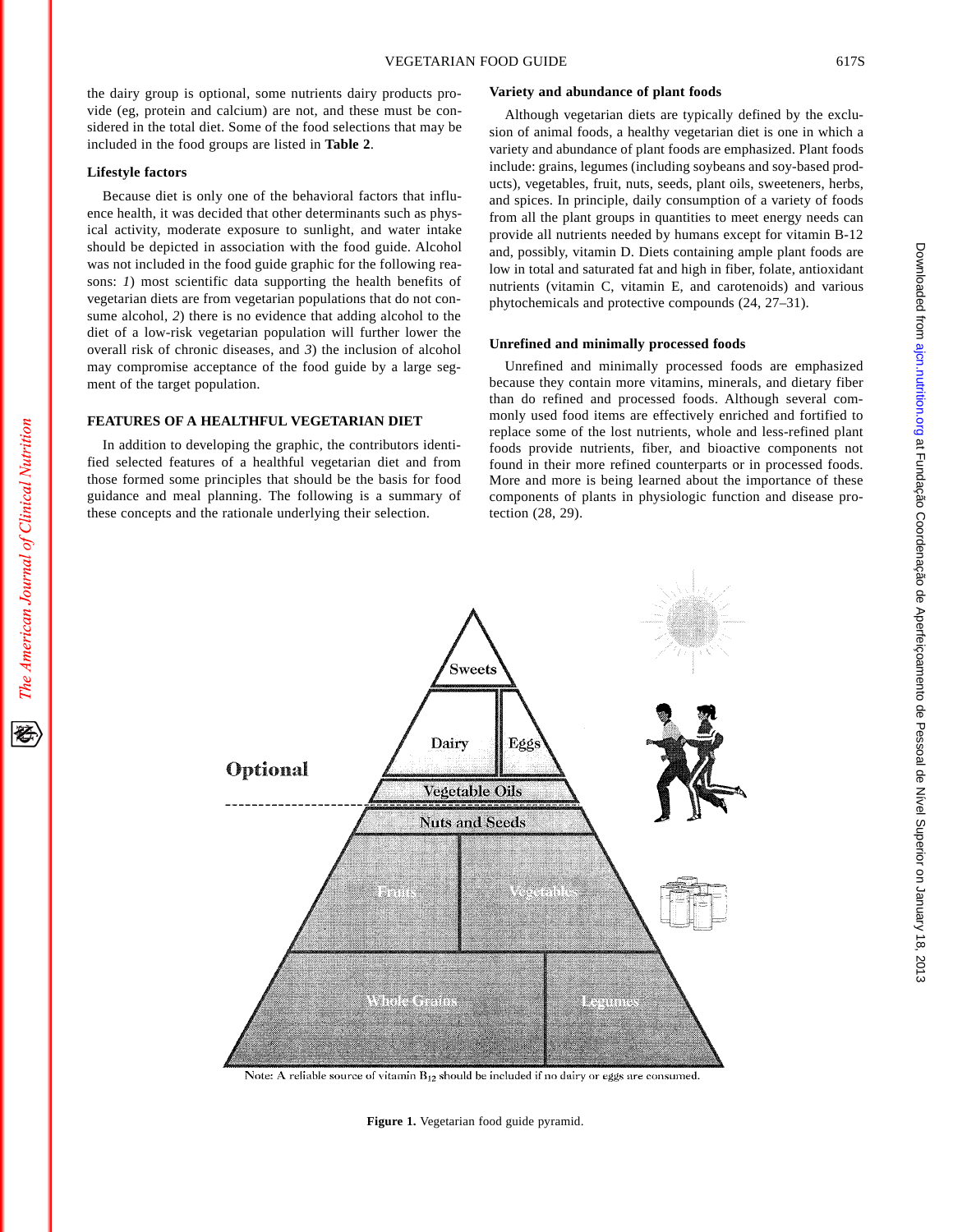The American Journal of Clinical Nutrition

## **TABLE 2**

Description of food groups and recommendations for food selection.

| Food group and examples of food items                                                    | Recommendations                                                                           |
|------------------------------------------------------------------------------------------|-------------------------------------------------------------------------------------------|
| Whole grains                                                                             | Select whole-wheat and whole-grain products.                                              |
| Grains: wheat, corn, oats, rice, and millet                                              |                                                                                           |
| Grain products: bread, pasta, and tortillas                                              |                                                                                           |
| Legumes                                                                                  | Select soy-based milk alternatives fortified with calcium, vitamin D, and vitamin B-12.   |
| Beans and peas: soy, pinto, kidney, navy, lima,<br>and garbanzo beans, peas, and lentils |                                                                                           |
| Soy and soy products: tofu, soy drinks, and                                              |                                                                                           |
| texturized protein foods                                                                 |                                                                                           |
| Vegetables                                                                               | Emphasize leafy, green and yellow vegetables. Eat both cooked and raw vegetables.         |
| All vegetables                                                                           |                                                                                           |
| Fruit                                                                                    | Emphasize whole fruit rather than juice.                                                  |
| All fruit                                                                                |                                                                                           |
| Nuts and seeds                                                                           | Eat nuts and seeds raw, dry roasted, or in foods rather than deep-fried.                  |
| Nuts: almonds, walnuts, peanuts, and other nuts                                          |                                                                                           |
| Seeds: pumpkin, squash, sunflower, and other seeds                                       |                                                                                           |
| Butters: peanut, almond, and sesame (tahini)                                             |                                                                                           |
| Vegetable oils                                                                           | Emphasize oils high in monounsaturated fatty acids such as olive, sesame, and canola.     |
| Plant oils: canola, corn, olive, and sesame                                              | Limit tropical oils (coconut, palm kernel, and palm oil). Avoid hydrogenated fats.        |
| Milk and dairy                                                                           | Emphasize nonfat and low-fat products. If dairy is avoided, ensure that adequate reliable |
| Milk, yogurt, and cheese                                                                 | sources of calcium, vitamin D, and vitamin B-12 are consumed.                             |
| Eggs                                                                                     | Limit eggs or use egg whites only.                                                        |
| Sweets                                                                                   | Eat sweets in moderation.                                                                 |
| Honey, syrup (molasses, maple, and carob),                                               |                                                                                           |
| sugar, sweeteners, jams, and jellies                                                     |                                                                                           |
| Vitamin B-12                                                                             | A reliable source of B-12 (cobalamin) should be included if dairy and eggs are avoided.   |
| Dietary supplements or fortified foods                                                   |                                                                                           |

Although most vegetables, fruit, nuts, and legumes can be consumed with minimal refinement, this is not the case for foods derived from grains. Whole grains, however, have been associated with a lower risk of heart disease, some cancers, and diabetes (24, 28, 29). A diet based on unrefined and minimally processed foods is more likely to supply the quantities and proportions of substances needed to promote health and prevent disease than one based on refined and processed foods. On the other hand, certain fortified and enriched plant-based products (such as vitamin B-12–fortified ready-to-eat breakfast cereals and calcium-fortified orange juice) may be nutritionally valuable adjuncts to a vegetarian diet for some individuals.

#### **Milk, dairy products, and eggs**

Vegetarian diets that include dairy products, eggs, or both furnish all the nutrients required by healthy adults, and in population studies such diets have been shown to be healthful with no need for routine dietary supplementation. Because some dairy products are high in fat and in saturated fat, it is preferable to emphasize nonfat and low-fat products.

Vegan diets, which exclude milk, dairy products, and eggs, require specific guidelines for adequate consumption of vitamin B-12, calcium, and vitamin D. Plant foods are devoid of vitamin B-12 and individuals who avoid all animal foods need a regular and reliable source of the vitamin either from vitamin B-12–fortified foods, vitamin B-12 supplements, or both. Some ready-toeat breakfast cereals, vegetable-protein products, nutritional yeasts, and milk alternatives are now fortified with vitamin B-12.

Although calcium is widely distributed in plant foods and many leafy green vegetables provide readily bioavailable sources of calcium (32), consuming these foods in amounts adequate to meet

the needs of children, adolescents, pregnant and lactating women, and the elderly could present a problem. Other calcium-rich plant-food items that must be emphasized are tofu made with calcium salts and calcium-fortified fruit juices and milk alternatives.

In the United States, the principal dietary source of vitamin D is milk, which is fortified with the vitamin. Diets that exclude milk may require a supplementary source of vitamin D in the absence of adequate exposure to sunlight. Inadequate exposure is more likely to occur in northern latitudes and during the winter months. Examples of vitamin D–fortified plant foods are some ready-to-eat breakfast cereals and milk alternatives.

## **Sources of fat and levels of fat intake**

Many equate vegetarian diets with low-fat diets. Very-low-fat vegetarian diets have proven helpful in therapeutic approaches to several conditions, and some advocate low-fat vegetarian diets for everyone. Although it is relatively simple to design diets low in total and saturated fat in the context of a vegetarian pattern, this does not imply that all vegetarians consume a low-fat diet. The fat intake of vegetarians varies widely (from 15% to 40% of daily energy) and a wide range of fat intake from plant foods is compatible with a positive health outcome.

Unrefined plant sources of fat such as nuts, seeds, avocados, and olives are consumed in high amounts by some but not all vegetarians (33–35). These foods are sources of unsaturated fats, essential fatty acids, antioxidant nutrients, phytochemicals, and fiber. According to surveys, vegetarians consume more nuts and do so more frequently than do non-vegetarians (34). This is not a recent or a local phenomenon. In India, where there is a millennium of vegetarian tradition, peanuts and peanut oils are a prominent part of the diet. Studies of vegetarians in Western